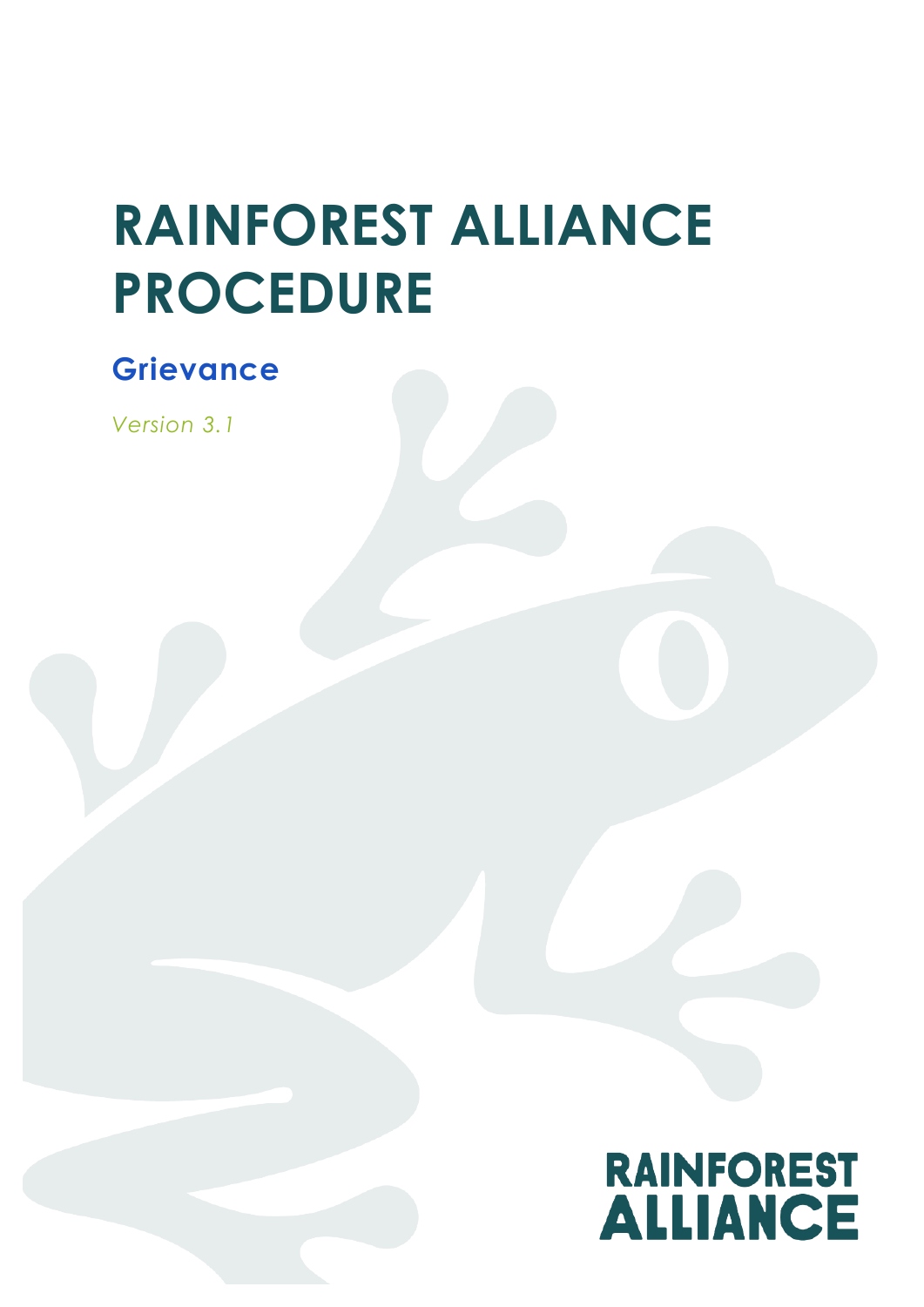

The Rainforest Alliance is creating a more sustainable world by using social and market forces to protect nature and improve the lives of farmers and forest communities.

#### Translation Disclaimer

For any question related to the precise meaning of the information contained in the translation, please refer to the official English version for clarification. Any discrepancies or differences in meaning due to translation are not binding and have no effect for auditing or certification purposes.

#### More information?

For more information about the Rainforest Alliance, visit [www.rainforest-alliance.org](http://www.rainforest-alliance.org/) or contact [info@ra.org](mailto:info@ra.org)

| <b>Document Name:</b>                                                                                                                                                                                                                                |                   | Document Code:                    | Version:                |  |
|------------------------------------------------------------------------------------------------------------------------------------------------------------------------------------------------------------------------------------------------------|-------------------|-----------------------------------|-------------------------|--|
| Grievance Procedure                                                                                                                                                                                                                                  |                   | $SA-PR-GA-1-V3.1$                 | V3.1                    |  |
| <b>Issue Date:</b>                                                                                                                                                                                                                                   | Date of Revision  | <b>Binding date:</b>              | <b>Expiration date:</b> |  |
| 26 August 2021                                                                                                                                                                                                                                       | 31st January 2022 | Immediately                       | Until next review       |  |
| Developed by:                                                                                                                                                                                                                                        |                   | Approved by:                      |                         |  |
| Rainforest Alliance                                                                                                                                                                                                                                  |                   | Director, Standards and Assurance |                         |  |
| Linked to (code and name of documents, if applicable):                                                                                                                                                                                               |                   |                                   |                         |  |
| All documents related to the Rainforest Alliance Certification program                                                                                                                                                                               |                   |                                   |                         |  |
| <b>Replaces:</b>                                                                                                                                                                                                                                     |                   |                                   |                         |  |
| SA-PR-GA-1-V3 Grievance Procedure                                                                                                                                                                                                                    |                   |                                   |                         |  |
| Applicable to:                                                                                                                                                                                                                                       |                   |                                   |                         |  |
| Anyone who has a grievance against a certified producer or supply chain actor, a<br>certification body (CB), or against the Rainforest Alliance itself regarding the standard<br>setting procedures and the operations of the certification program. |                   |                                   |                         |  |
| <b>Regions:</b>                                                                                                                                                                                                                                      |                   |                                   |                         |  |
| Worldwide                                                                                                                                                                                                                                            |                   |                                   |                         |  |
| Crops:                                                                                                                                                                                                                                               |                   | <b>Type of organizations:</b>     |                         |  |
| All                                                                                                                                                                                                                                                  |                   | All                               |                         |  |

This procedure document is binding. This means that it must be adhered to; therefore, this procedure supersedes any related rules or requirements contained in the documents listed in the section "linked to" and/or "replaces" for those party or parties as indicated in the "applicable to" section.

*Any use of this content including reproduction, modification, distribution or republication, without the prior written consent of Rainforest Alliance is strictly prohibited.*

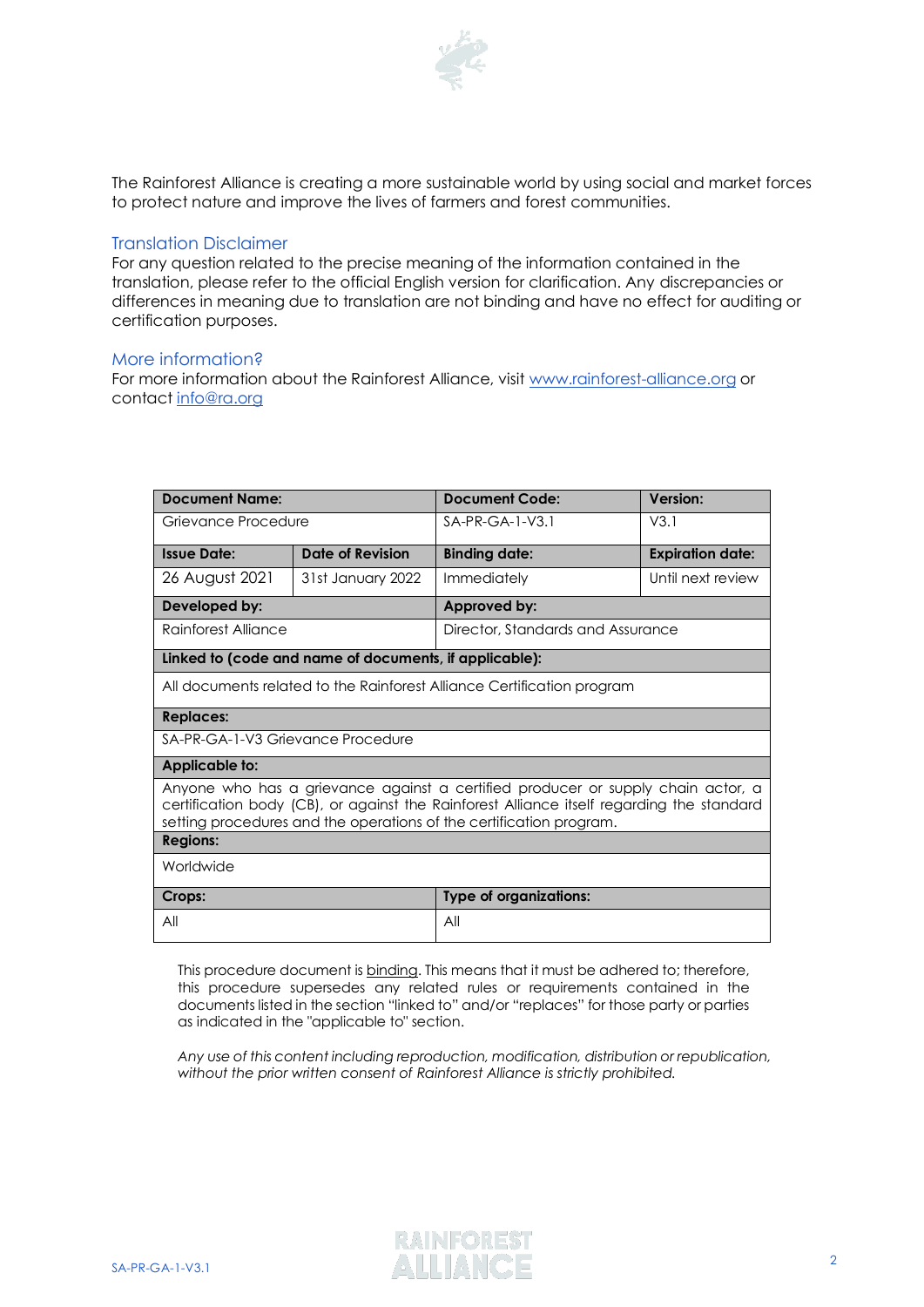

## **MAIN CHANGES FROM VERSION 3.0 TO VERSION 3.1**

The table below summarizes the main changes in this version of the procedure from the version 3.0 published on December 2020.

| <b>Summary Table</b>  |       |                                                                                                                                                    |  |  |
|-----------------------|-------|----------------------------------------------------------------------------------------------------------------------------------------------------|--|--|
| <b>Section</b>        | Topic | Change                                                                                                                                             |  |  |
| Principles   I. Scope |       | Added: clarification that the scope also includes the standard<br>setting procedure and can be used to report corruption and<br>misrepresentation. |  |  |

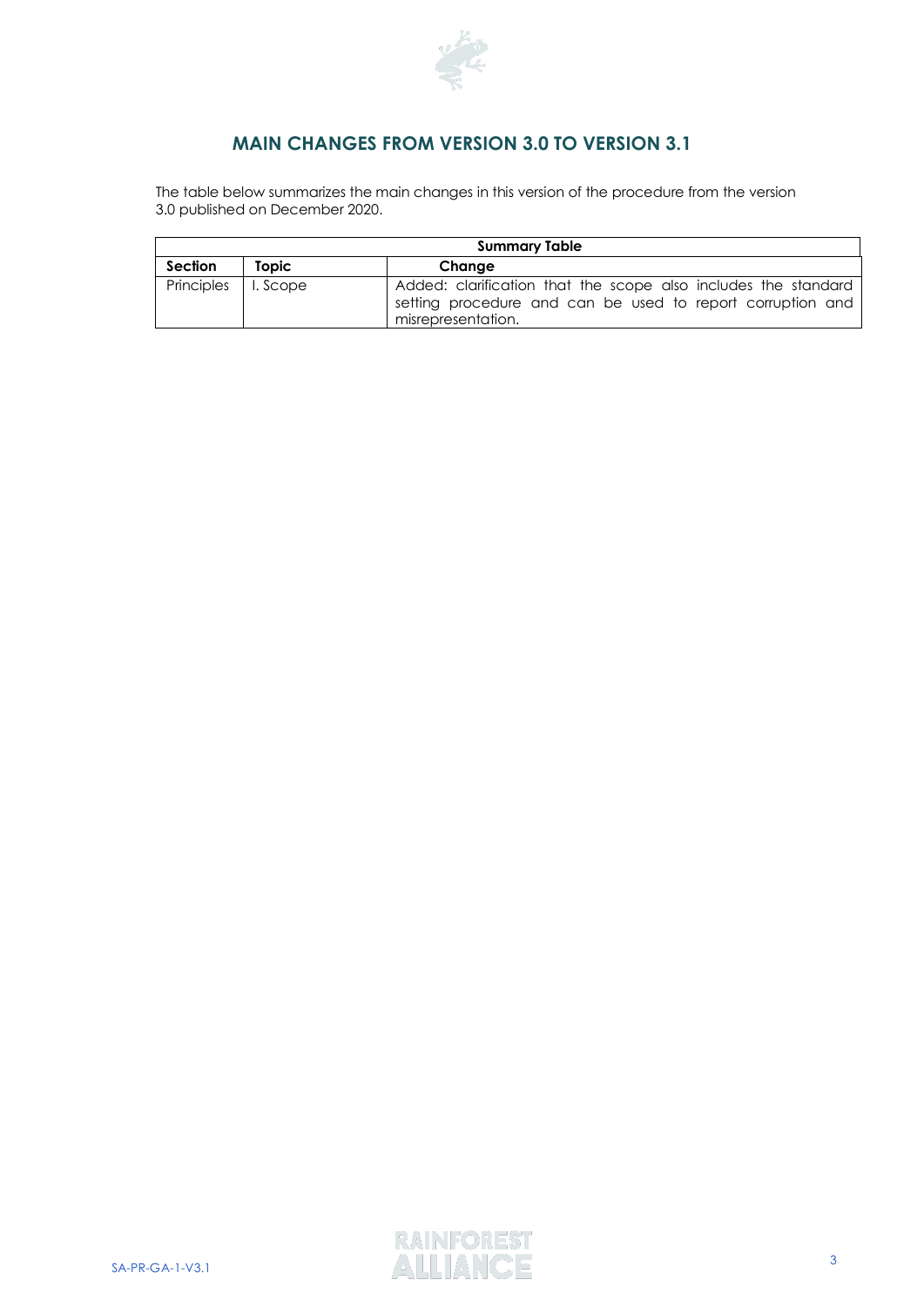

## **CONTENTS**

## <span id="page-3-0"></span>**PRINCIPLES**

- I. **Scope:** The grievance procedure is open to anyone who has a grievance against a Rainforest Alliance certified producer or supply chain actor, a certification body (CB), or the Rainforest Alliance itself, regarding the standards setting procedures or operations of the certification program. The grievance must be about compliance with the Rainforest Alliance standards, rules, policies, and procedures directly related to the Rainforest Alliance and/or the UTZ certification programs. <sup>1</sup> A grievance can include reporting potential as well as actual instances of corruption and misrepresentation of the Rainforest Alliance certification programs and its trademarks; for example, reporting misuse of labels and claims. The grievance cannot be about contractual obligations between certificate holders and/or CBs that go beyond policies and procedures of the Rainforest Alliance. Also, no claims for direct financial compensation from the Rainforest Alliance are accepted.
- II. **Pathway to resolution:** Grievances should be addressed at the most direct level possible. Only if resolution fails at that level, should the next level be engaged. For example, a worker who has concerns about a labour practice on a certified farm, shall first utilize the farm's own grievance mechanism. A stakeholder who has concerns about a CB, shall first contact the CB directly to try and solve the matter using the complaint and appeal procedure of the CB. If the concerns still are not resolved, the stakeholder can file a grievance through the Rainforest Alliance Grievance Procedure. In certain cases where reporting the grievance at the most direct level might endanger the person reporting, he or she can opt to use the Rainforest Alliance Grievance Procedure prescribed in this document without first approaching the subject of the grievance directly.
- III. **Fairness:** Grievances will be treated with procedural fairness:
	- a. a person or organization which is the subject of a grievance, is given adequate notice that a grievance has been received, the process the Rainforest Alliance will use to address the grievance, and that they have the right to provide information to inform the process;
	- b. a person managing a grievance case or approving a decision should declare any personal interest that he or she may have in the proceedings, should run the process and review information in a fair and unbiased way and should act in good faith to reach a resolution; and
	- c. each party to a proceeding is entitled to ask questions, provide evidence, and submit a request to the Rainforest Alliance for additional information from the other party.



<sup>1</sup> The documents related to the Rainforest Alliance certification program can be found at: https://www.rainforest-alliance.org/business/certification-documents/

The documents related to the UTZ certification program can be found at: https[://utz.org/resource-library/](https://utz.org/resource-library/)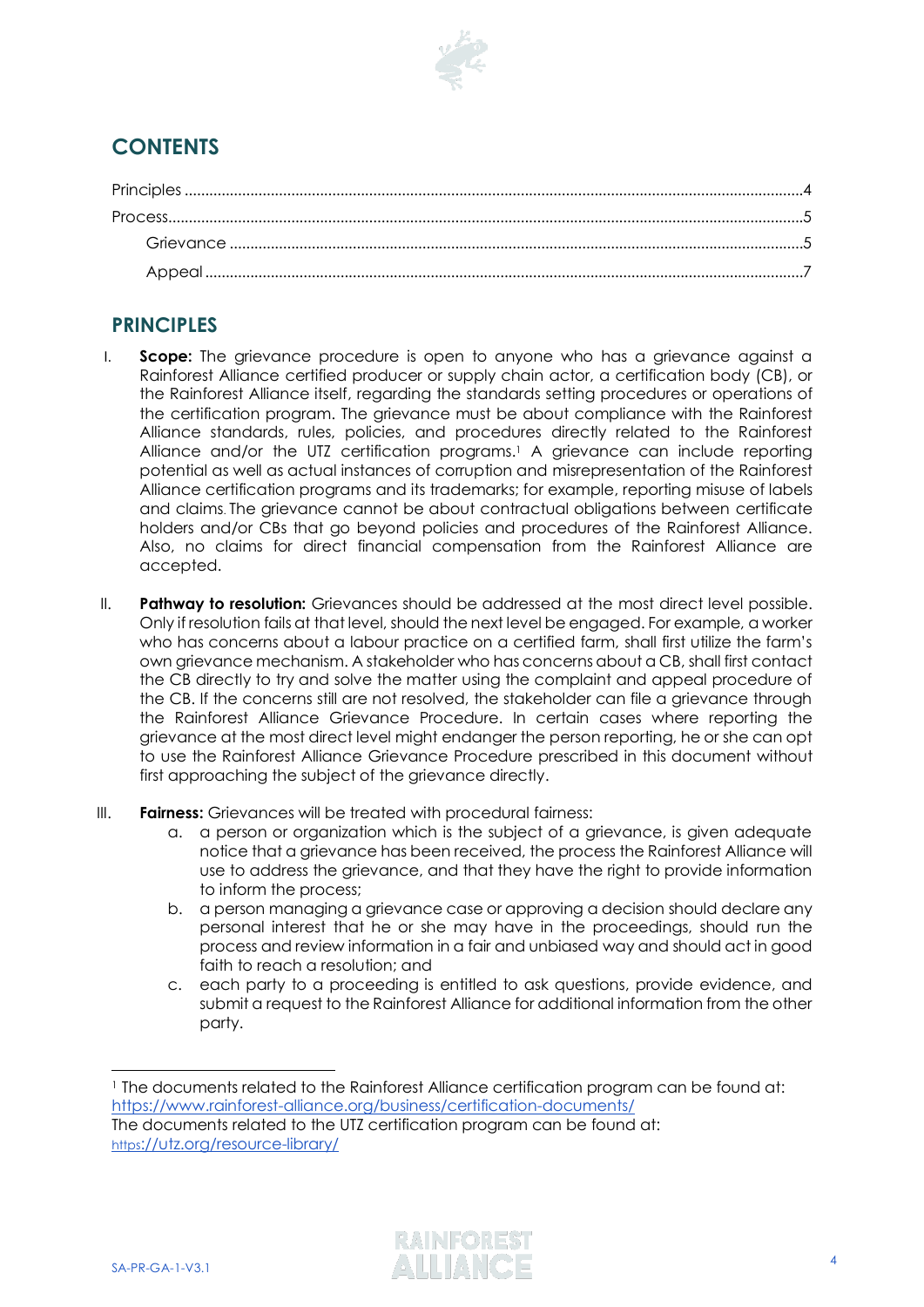

- IV. **Transparency:** The Rainforest Alliance will keep records of all written communications and conversations, including date, time and a summary of issues discussed. Parties involved are requested to refrain from commenting publicly on the grievance until a decision is made and all parties have been informed accordingly.
- V. **Confidentiality:** The Rainforest Alliance will not share with other parties that are not part of the grievance process: (1) the identity of the parties involved in the grievance, (2) details of the grievance, or (3) the measures taken to resolve the grievance. However, the Rainforest Alliance may share this information if there is a legal obligation to do so or if an involved party makes a public statement regarding such a complaint. The Rainforest Alliance reserves the right to share information from grievance and appeals processes in an anonymised form, within Rainforest Alliance or for external reporting to support the continuous improvement of the certification system.
- VI. **Right to anonymity:** The Rainforest Alliance will accept both anonymous grievances and grievances in which the complainant identifies him/herself. However, anonymous submission can hamper the Rainforest Alliance's ability to arrive at a full understanding and resolution of the grievance. Grievance submitters are encouraged to disclose their identity to the Rainforest Alliance. The Rainforest Alliance will respect the confidentiality of a submitter who wishes to remain anonymous to the party about which the complaint has been made where revealing the identity could negatively impact the grievance submitter.
- VII. **Right to pursue remedial action:** Submitting a grievance through the Rainforest Alliance Grievance Procedure does not affect the right of the submitter to pursue other forms of remedial action, if necessary, once the RA grievance process has been concluded.
- VIII. **Protection from retaliation:** Any person or organisation who is party to a grievance procedure must refrain from any form of retaliation against other concerned parties. The Rainforest Alliance reserves all rights to sanction any participant in the grievance procedure if they are found to have engaged in retaliatory action. This means that the Rainforest Alliance may suspend the certificates of certificate holders, or sanction certification bodies found to have retaliated against another party in a grievance process. Submitters may provide information to the Rainforest Alliance on any concerns about retaliation and how to mitigate such concerns.
- IX. **Good faith:** By submitting a grievance, the submitter accepts the provisions of this grievance procedure. All parties involved in a grievance procedure are required to engage in the process in good faith and with a genuine desire to seek resolution. The Rainforest Alliance commits to engage in good faith in the resolution of any grievance and to take any necessary corrective action to resolve grievances against the Rainforest Alliance directly.

## <span id="page-4-0"></span>**PROCESS**

#### <span id="page-4-1"></span>**Grievance**

- 1. A grievance is submitted through the [online grievance form.](https://www.rainforest-alliance.org/business/sustainable-farming/farm-certification/questions-and-complaints/) An exception can be made if the submitter is illiterate or has no access to the internet. A grievance includes at least the following information:
	- a. name and contact details (unless the grievance is submitted anonymously)
	- b. description of the grievance
	- c. supporting evidence (optional)

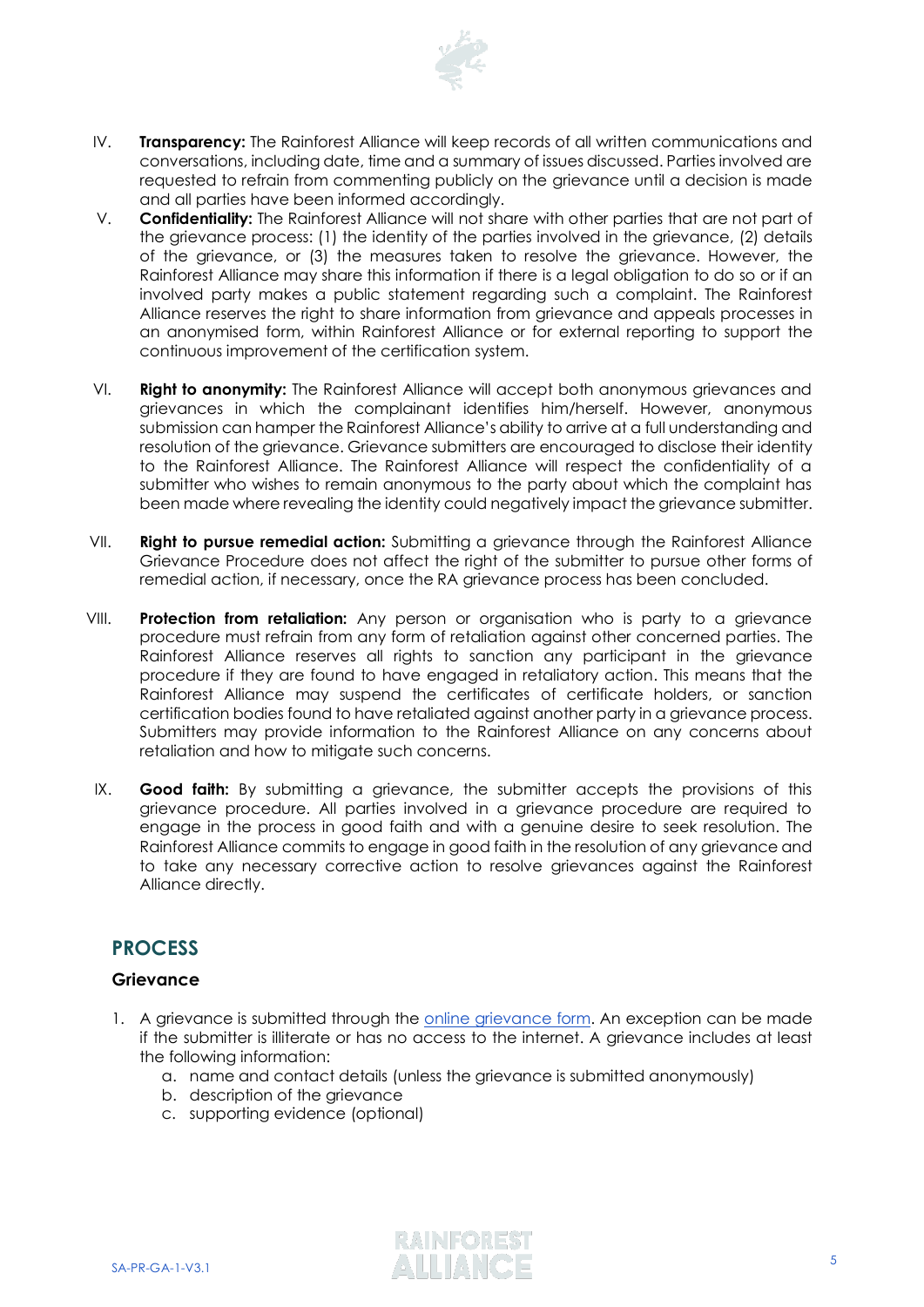

- d. description of the steps already taken to resolve the grievance at an informal or direct level.
- 2. The Rainforest Alliance will assess whether the grievance is eligible to be addressed through the Rainforest Alliance Grievance Procedure. A grievance is considered eligible if:
	- a. it is within the defined scope (as set out in principle I in the previous section);
	- b. a solution at an informal or lower level has been sought through the appropriate channel as set out in principle II in the previous section); and
	- c. the grievance has been submitted including the correct information (as set out in process 1 above).

A grievance against a decision by the Rainforest Alliance is considered an appeal and will be dealt with through an appeal procedure as described below.

- 3. The Rainforest Alliance will inform the submitter within 10 working days after receipt of the grievance if the grievance is found eligible. In that case, the Rainforest Alliance will appoint a grievance manager to handle the grievance in accordance with this procedure. The grievance manager has appropriate contextual knowledge to handle the case and is, as much as possible, impartial, and free of any conflict of interest in relation to the grievance and the parties involved. If the complexity of the case so requires, the Rainforest Alliance may appoint a committee of up to three persons, including one grievance manager, to handle the grievance.
- 4. Within 10 working days after informing the submitter that the grievance is found eligible, the Rainforest Alliance will:
	- a. inform the submitter in writing of the name and contact details of the grievance manager and the process for handing the grievance;
	- b. inform the subject of the complaint in writing that a grievance has been received, the subject of the grievance and the name of the grievance manager;
	- c. invite the subject of the complaint to send in a written reaction and supporting evidence within 10 working days. The Rainforest Alliance may decide to extend the 10-day period for submitting a reaction and supporting evidence at the request of the subject of the complaint if a valid reason is given.
- 5. Following receipt of any evidence from the party who is the subject of the complaint, the Rainforest Alliance may request additional information from either party to develop a full picture of the situation. Any party requested to provide further information will be given 10 days to submit this to the Rainforest Alliance.
- 6. Within 30 days following the deadline for receipt of information, the Rainforest Alliance will inform the parties of the Rainforest Alliance's understanding of the situation and the proposed resolution. Where an informal resolution is deemed possible, the Rainforest Alliance will contact both parties to attempt to resolve the issue by mutual accord (if applicable). Where this is not possible Rainforest Alliance will make a decision and inform both parties of this decision by email, including the reasons for the decision and, if applicable, any follow up measures to be taken. The Rainforest Alliance reserves the right to extend the period for making a decision if the complexity of the case or other specific reasons so require. The Rainforest Alliance will inform the parties in writing of any such extension.
- 7. Either party may appeal the decision made by the Rainforest Alliance on a grievance, or any other decision by the Rainforest Alliance, by submitting an appeal within 30 days after the notification of the decision.

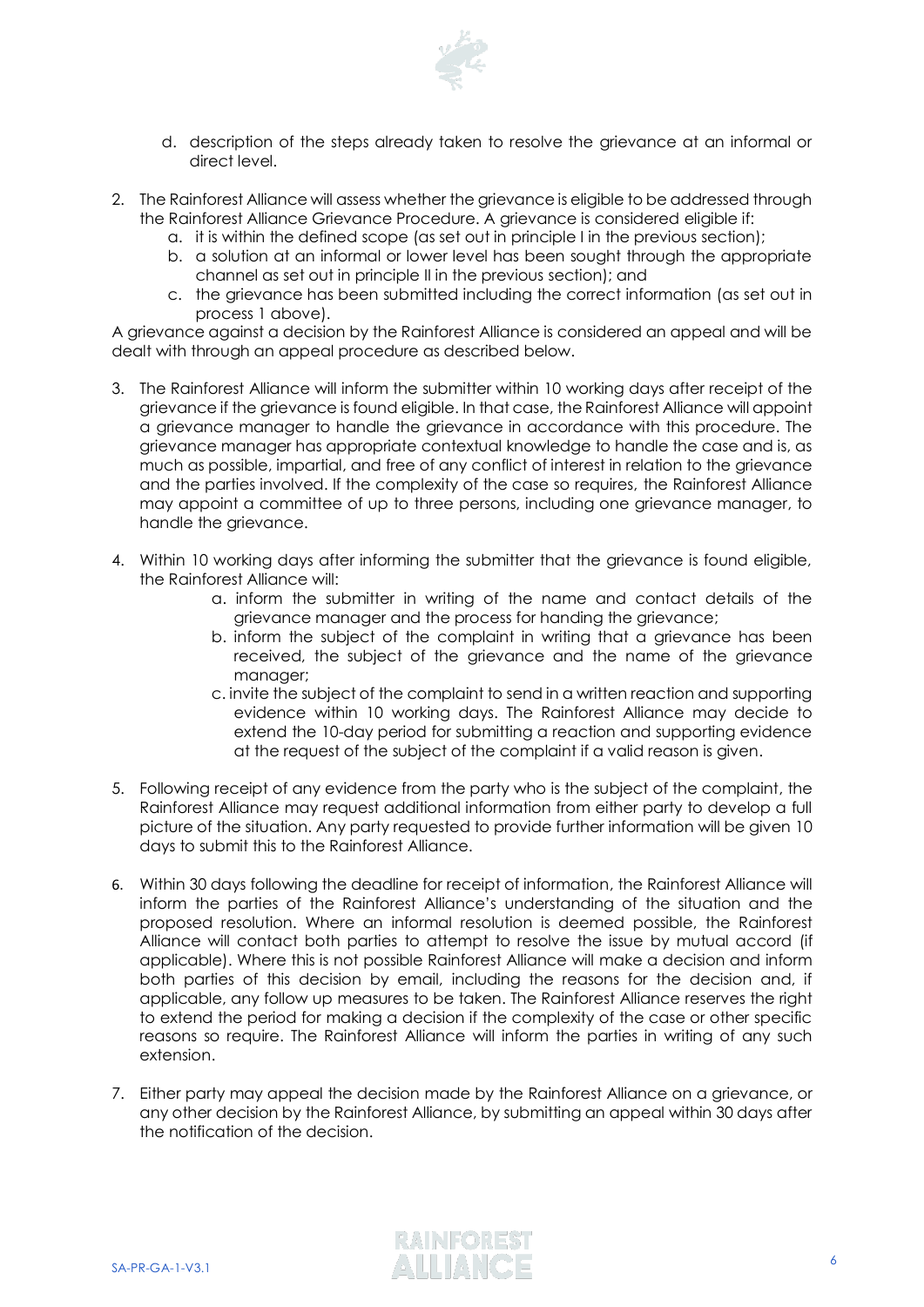

### <span id="page-6-0"></span>**Appeal**

- 8. An appeal is a complaint against a decision made by the Rainforest Alliance. The appeal is submitted through the online [grievance form.](https://www.rainforest-alliance.org/business/sustainable-farming/farm-certification/questions-and-complaints/) An exception can be made if the submitter is illiterate or has no access to the internet. An appeal includes at least the following information:
	- a. name and contact details of the appellant
	- b. specification of the decision
	- c. grounds of the appeal
	- d. supporting evidence (if relevant).
- 9. The Rainforest Alliance will inform the appellant within 10 working days after receipt of the appeal if the appeal is found eligible. The appeal is eligible if it is within the defined scope, and if the appeal has been submitted correctly.
- 10. If the appeal is found eligible, The Rainforest Alliance will appoint an appeal panel to handle the appeal in accordance with this procedure. The appeal panel consists of three persons who have appropriate contextual knowledge to handle the case and who are, as much as possible, impartial, and free of any conflict of interest in relation to the appeal and the parties involved. Staff who handled the case in the first instance cannot take part in the appeal panel. The Rainforest Alliance may decide to appoint one person instead of three. Also, the Rainforest Alliance may decide to appoint one or more external parties to take part in the appeal panel.
- 11. Within 10 days after informing the appellant that the appeal is found eligible, the Rainforest Alliance will:
	- a. inform in writing the appellant of the names of the appeal panel;
	- b. inform in writing relevant Rainforest Alliance personnel that an appeal has been received, the nature of the appeal and the names of the appeal panel appointed to consider the appeal;
	- c. request relevant Rainforest Alliance staff to provide all relevant information and supporting evidence within 10 days. The Rainforest Alliance may decide to extend the 10-day period for submitting information and supporting evidence if there are reasonable grounds to do so.
- 12. The appeal panel may request additional information from either the appellant or Rainforest Alliance staff to complete their deliberations. Parties will be allowed 10 days to submit further information as requested.
- 13. The appeal panel will decide on the appeal by consensus. If no consensus is possible, the appeal panel will decide by majority vote. The Rainforest Alliance reserves the right to extend the period for making a decision if the complexity of the case, or other specific reasons so require. The Rainforest Alliance will inform the parties in writing of any such extension.
- 14. Within 30 days following the deadline for receipt of information, the appeal panel will inform the parties of Rainforest Alliance's understanding of the situation and the proposed resolution. Where an informal resolution is deemed possible the Rainforest Alliance will contact both parties to attempt to resolve the issue by mutual accord. Where this is not possible, the Rainforest Alliance will make a decision and inform both parties by email of the decision, including the reasons for the decision and, if applicable, any follow up measures to be taken.